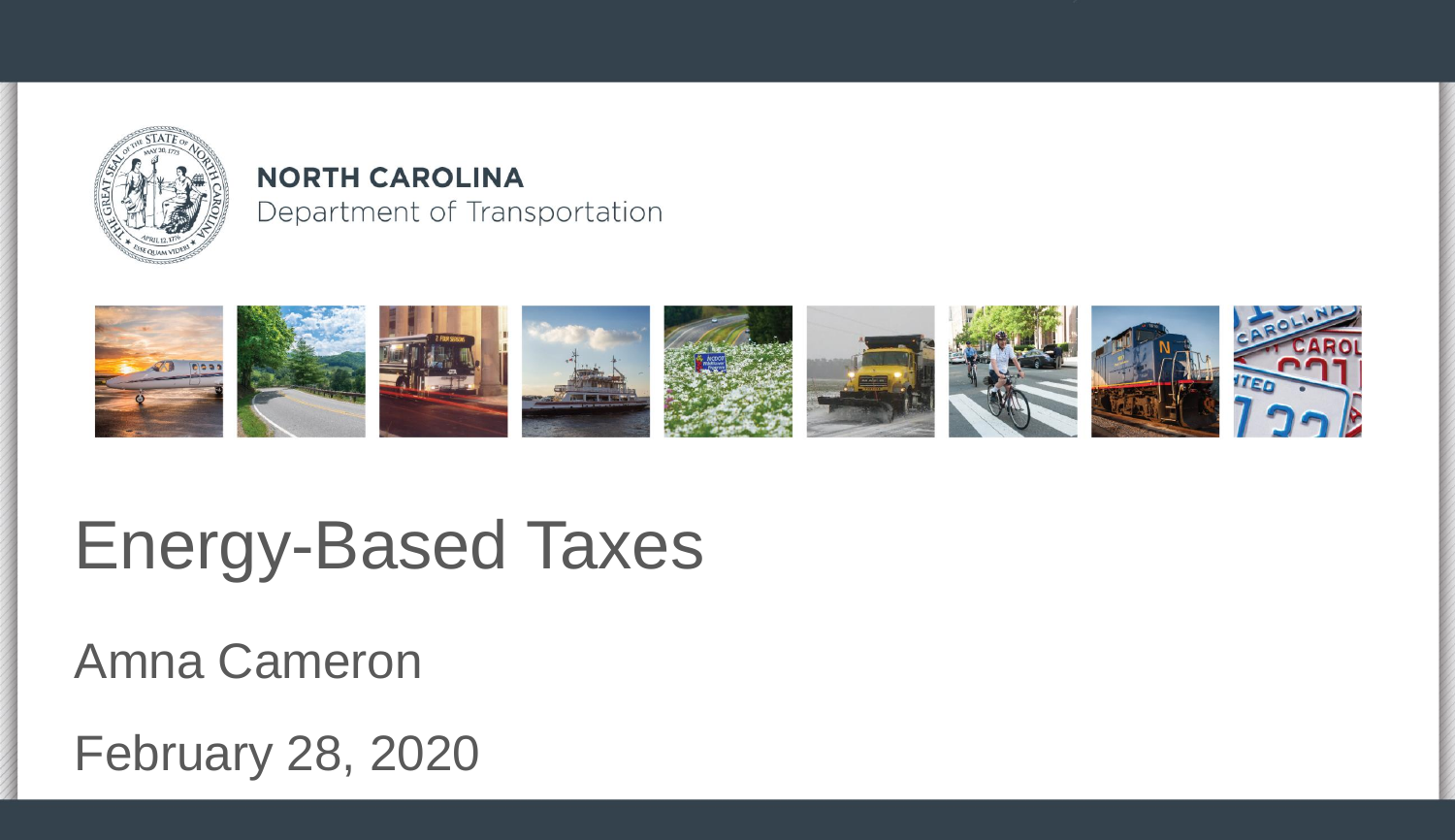#### ncdot.gov

#### Total Annual Cost for Typical North Carolina Drivers

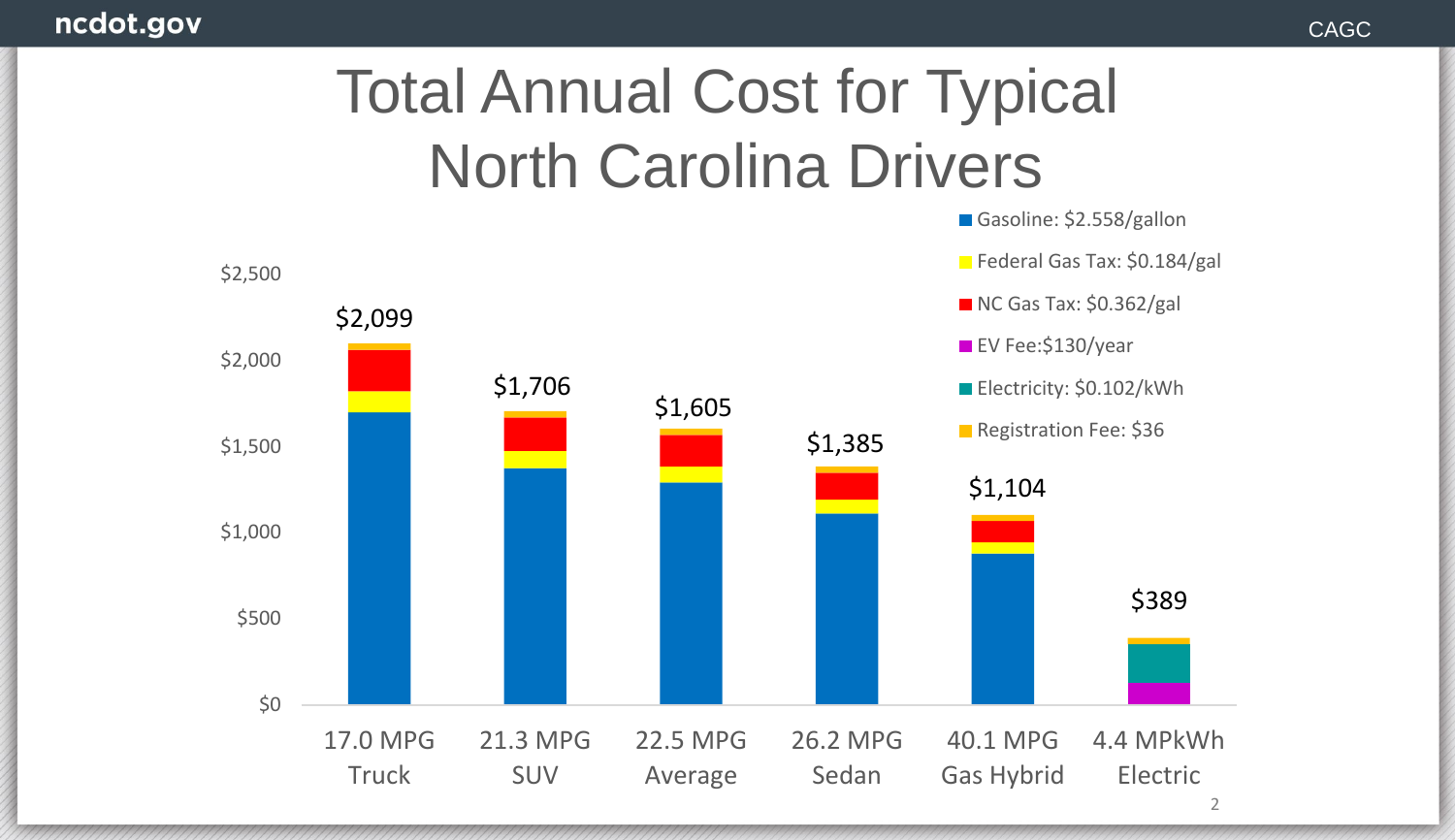#### Facts about Electricity Use in NC

- NC has 3 investor-owned electric companies, 1 university-owned utility, 32 cooperatives, 76 municipallyowned electric utilities, and 50 resellers
- Overseen by Utilities Commission
- 7% taxes on the gross receipts from sales of electricity
- NC has comparatively low average rate
	- June 2018 NC cost: 11.24¢/kWh
	- National average: 13.1¢/kWh
	- $-10$ <sup>th</sup> lowest in nation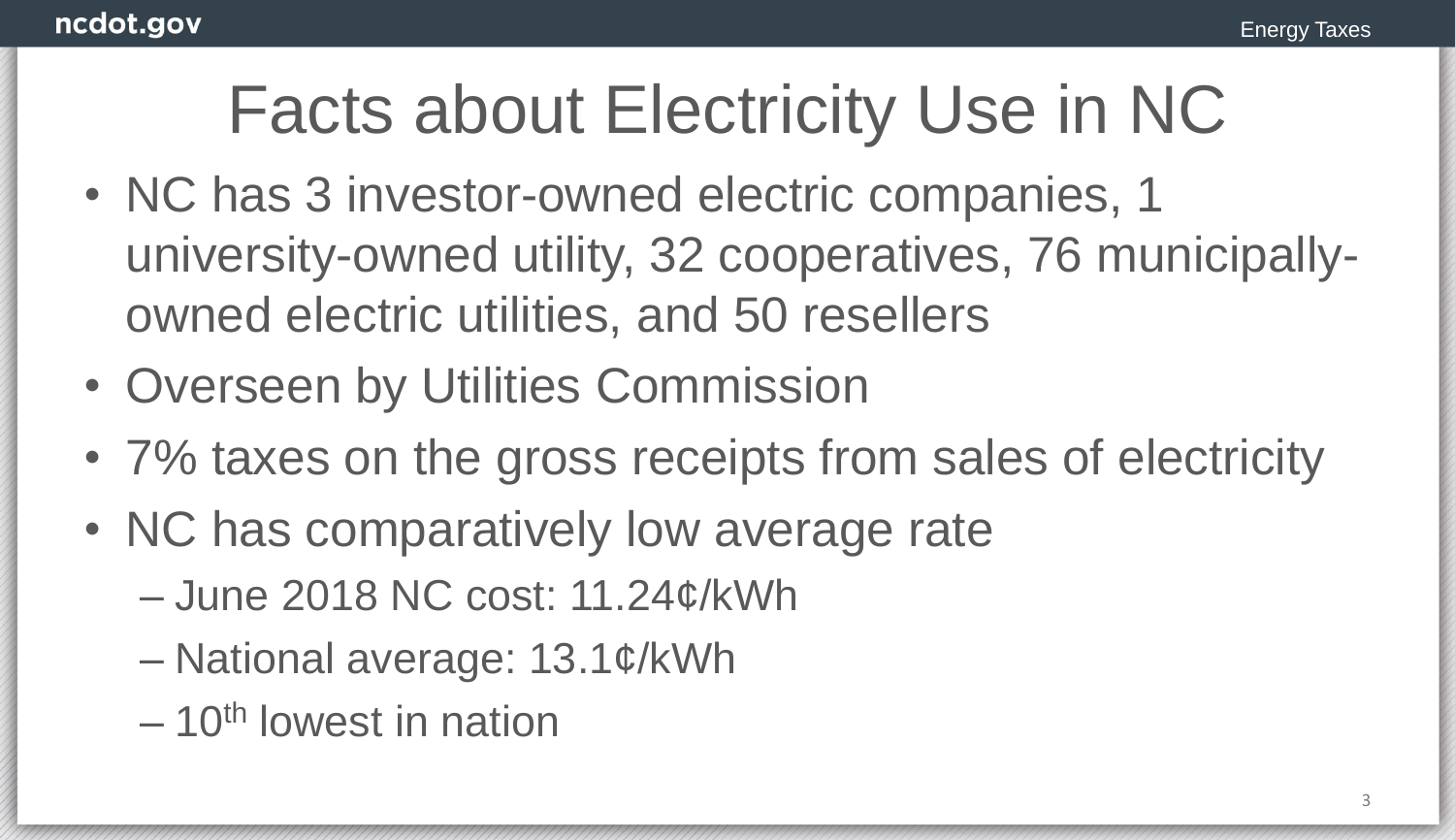## Electricity Tax Revenue Options

- Flat per household tax
	- \$3 monthly tax would generate \$113 million annually
- By kilowatt/hour
	- $-1$ ¢/kWh would generate \$1.28 billion annually
- Additional surcharge on existing sales and use tax rate – An additional 0.25% would generate \$26 million annually
- Redistribute existing electricity tax revenue – NC received \$725 million in tax revenue in FY2018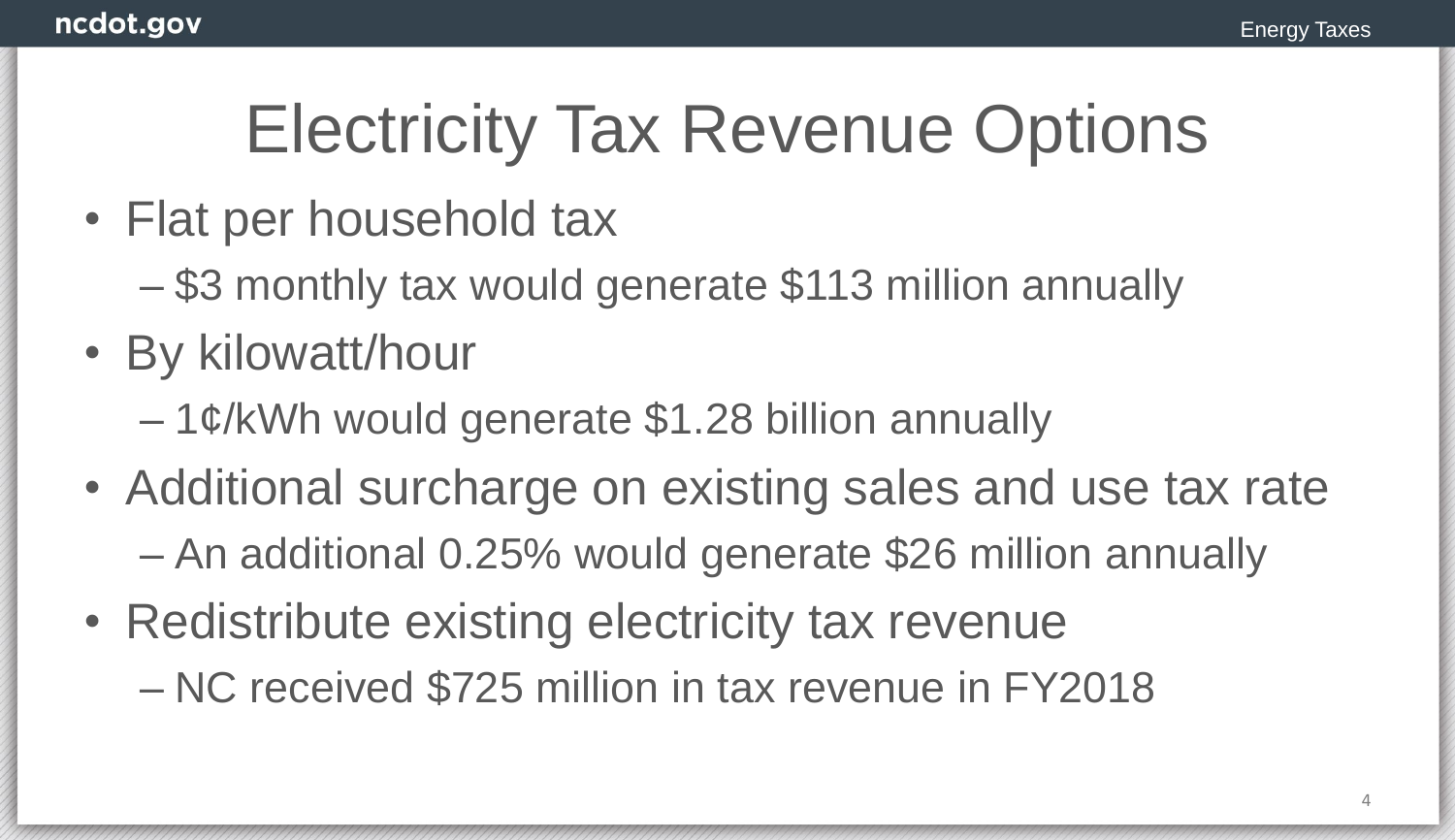



- Who pays the highest combined tax?
	- Gas: \$183
	- Hybrid: \$125
	- Electric: \$130
- \$50 hybrid registration fee  $= $7.7$  million annually
- Utah Model